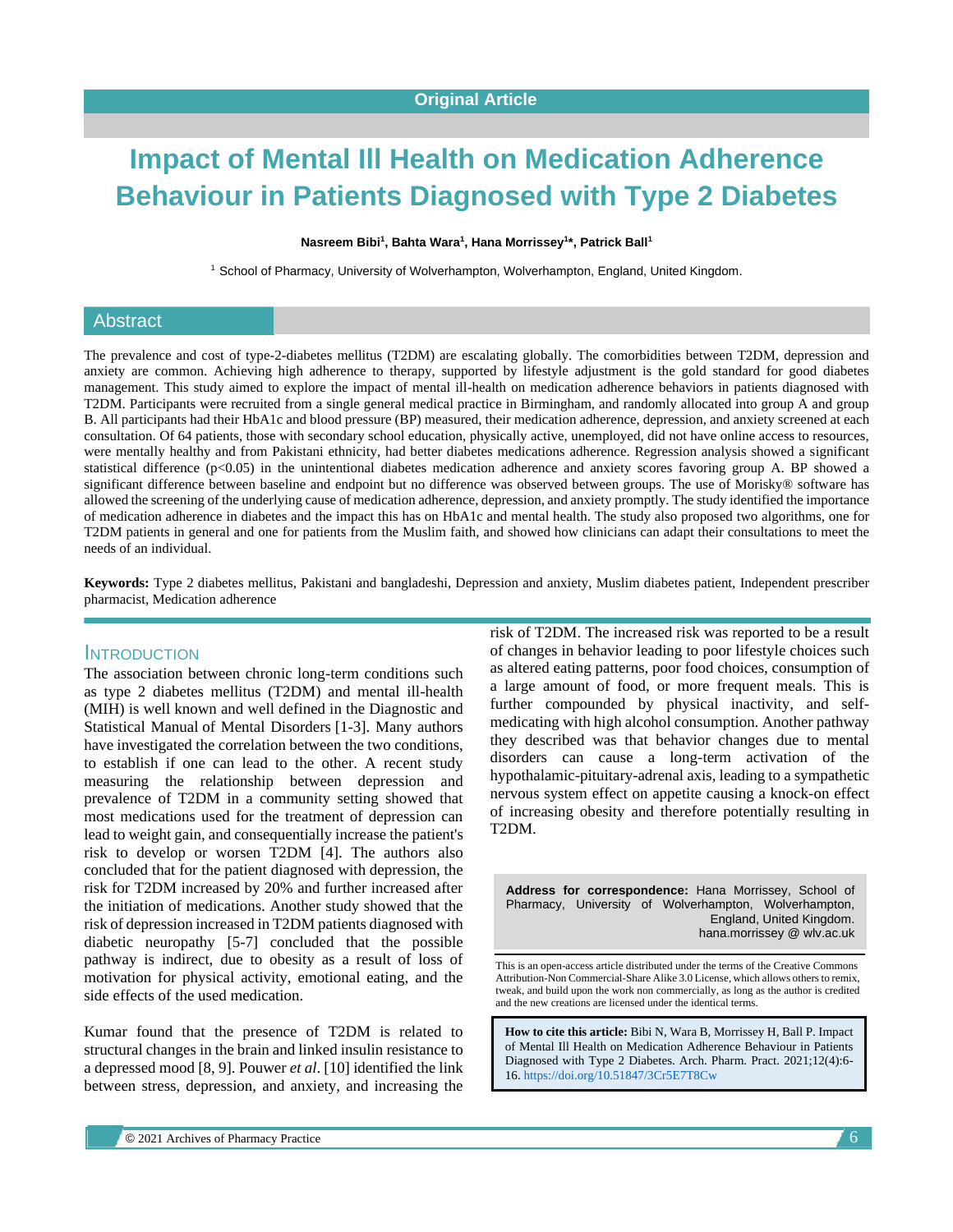#### *Aim*

This study aimed to explore the impact of mental ill-health, on medication adherence behaviors in patients diagnosed with T2DM.

## MATERIALS AND METHODS

This was a cohort observational study where the study population was randomly divided into cohort A (received three consultations, three months apart) and group B (received two consultations, 6 months apart). Ethics approval was received from the Health Research Authority (HRA) through the Integrated Research Application System (IRAS). The population  $(n=64)$  was recruited out of all patients  $(n=71)$ on the register of one general medical practice in Birmingham, UK. The study process is set out in **Figure 1**. Patients were recruited through invitation letters posted to their homes by the clinic's administration staff. The invitation letter included the participant information sheet and the selection criteria. Those who responded to the invitation were contacted by the surgery to be booked in for a consultation with the researcher. At the beginning of the consultation, the researcher explained the study procedures and duration, then, the researcher confirmed the patient's eligibility to

participate. Those admitted were then asked to sign the consent form if they were still interested to participate. They were then moved to the waiting room, where they were given the demographics questionnaire for self-completion. This was collected at the beginning of the baseline consultation. Further demographics and previous HbA1c records were collated from a patient electronic medical record (EMR). Patient adherence to therapy was screened using the Morisky® 8-items electronic tool (MMAS-8©) twice; once for all their medications and again for diabetes medications only [11]. The Clinically Useful Depression Outcome Scale (CUDOS©) was used to screen for depression and the Clinically Useful Anxiety Outcome Scale (CUXOS©) was used to screen for anxiety [12-15]. Patients were asked to score their well-being on a scale from 1-5 where 1 least sense of well-being and 5 is the maximum sense of wellbeing. A medicine use review was then conducted and a care plan was developed, including any required education sessions or referrals. Patients were then randomly segregated into group A and group B using a randomization table generated in Microsoft® Excel™. All the data collected throughout the study were then analyzed for trends between the two groups and by demographics.



**Figure 1.** Diagrammatic Illustration of the Study Plan

Patient's records were reviewed to take note of the dates of, and reasons for, the most recent visits (during the past 12 months) to their endocrinologist, optometrist, or podiatrist, most recent HbA1c results, and most recent BP measurement. When HbA1c and BP recent records, (within the past 4 weeks), were not found, an HbA1c test was ordered and BP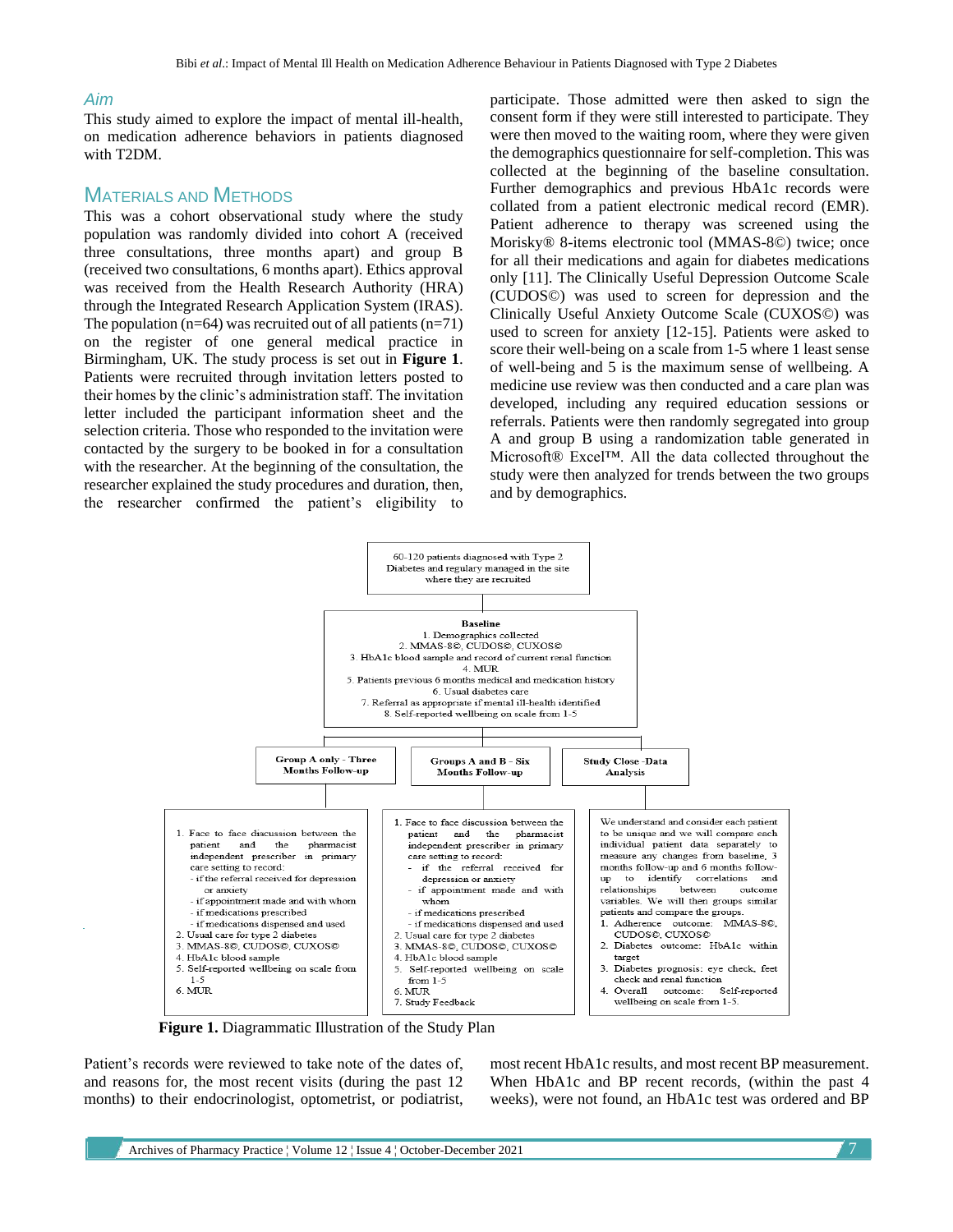was measured. The sample was calculated based on an improvement by one score point in patients' medication adherence as 6 patients in each group. This was multiplied by 5 as the minimum (n=30 patients per group) and by 10 as the maximum (60 patients per group) to accommodate withdrawals. Recruitment continued for 6 months which enabled the intervention to be concluded within 12 months. Patients were eligible if they were diagnosed with T2DM, able to self-consent, and 18 years of age or over. To prevent unnecessary stress on patients, those who were diagnosed with conditions such as severe dementia or severe mental illness or undertaking acute treatment for cancer were not invited.

## RESULTS AND DISCUSSION

Out of 71 patients who were eligible to participate, 64 (90%) signed the informed consent to voluntarily enroll in the study. The consultations at the initial enrolment were termed 'baseline (BL)', the 3-months consultations were termed 'midterm (MT)' and the 6-months consultation was termed 'endpoint (EP)'.

**Table 1** provides the descriptive summary of the study population by all measurable output variables.

### **Table 1.** Overall mean values, SD (+/-) with minimum and maximum values at baseline and endpoint.

|                                                  |       | <b>BL</b> |                | ЕP  |             |                |     |            |
|--------------------------------------------------|-------|-----------|----------------|-----|-------------|----------------|-----|------------|
| <b>Variables</b>                                 |       |           | Range          |     |             |                |     |            |
|                                                  | Mean  | $SD+/-$   | Min            | Max | <b>Mean</b> | $SD+/-$        | Min | <b>Max</b> |
| HbA1c                                            | 8     | 1.7       | 6.4            | 13  | 7.7         | 1.7            | 5.8 | 12.7       |
| MMAS-8© Diabetes medications intentional         | 3.4   | 1.1       | $\theta$       | 4   | 3.3         | 0.7            | 2   | 4          |
| MMAS-8© Diabetes medications unintentional       | 3.5   | 0.7       | 0.8            | 4   | 3.7         | 0.5            | 1.8 | 4          |
| <b>CUDOS</b> <sup>©</sup>                        |       | 0.2       |                | 2   |             | $\overline{0}$ |     |            |
| <b>CUXOS</b> <sup>©</sup>                        |       | 0.2       |                | 2   |             | $\Omega$       |     |            |
| MMAS-8© Chronic diseases medications intentional | 3.6   | 0.8       |                | 4   | 3.9         | 0.3            | 3   | 4          |
| MMAS-8© Polypharmacy unintentional               | 3.5   | 0.6       | $\overline{2}$ | 4   | 3.7         | 0.4            | 2.8 | 4          |
| BP (systolic)                                    | 123.9 | 13        | 98             | 159 | 126.8       | 14.6           | 100 | 175        |
| BP(diastolic)                                    | 78.2  | 7.2       | 59             | 93  | 81          | 6.6            | 60  | 100        |

Morisky score-8© = MMAS-8, Clinically useful depression outcomes scale = CUDOS, Clinically useful anxiety outcomes scale = CUXOS,  $SD(+/-)$  = standard deviation, BP = blood pressure.

Data was then analyzed by all variables comparing group A to group B's measurable outcomes **(Table 2)**. Group A showed a better adherence mean score for both diabetes medications and chronic diseases medications in both the physically active and inactive patients. The unemployed also showed a higher mean adherence score in the two groups. Other factors identified were; secondary school education, access to resources, not smoking, no diagnosis of MIH, and Bangladeshi heritage.

CUDOS mean percentage was lower (better) in group A physically active (0.18%), group B unemployed (0.14%), group A patients with secondary school education, those with no access to resources, smokers, those who are treated for mental illness and patients from Bangladeshi heritage (0.17%, 0.18%, 0%, 0.17%, 0% respectively).

There were no significant differences between groups and variants in the CUXOS mean scores, however, only patients from Pakistani heritage from group A remained above 1% till the end of the study.

Wellbeing means the self-reported score was higher (better) in group B physically inactive (5), group A unemployed (4.75), group A patients with primary school education, those with no access to resources in group A (4.18), smokers in group A (4.67), those who are treated from mental illness from group B (4.5) and patients from Bangladeshi heritage in group B (4.67).

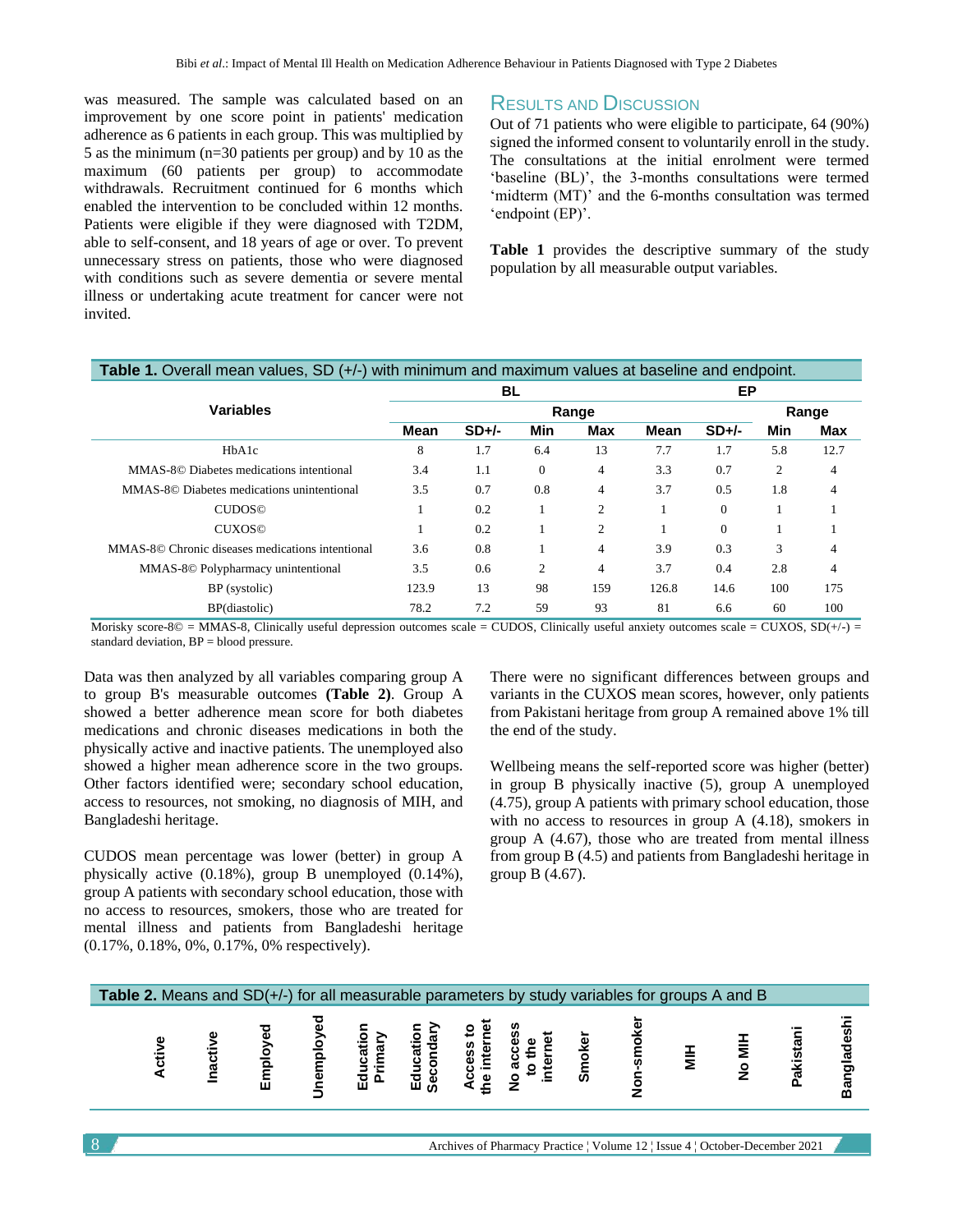| <b>Diabetes medications adherence</b> |                             |          |          |            |            |                          |                          |                          |                                                                                                 |                  |                   |                           |                           |                                               |                 |          |                  |                    |                    |          |                                                                                           |         |                          |               |      |         |        |         |             |
|---------------------------------------|-----------------------------|----------|----------|------------|------------|--------------------------|--------------------------|--------------------------|-------------------------------------------------------------------------------------------------|------------------|-------------------|---------------------------|---------------------------|-----------------------------------------------|-----------------|----------|------------------|--------------------|--------------------|----------|-------------------------------------------------------------------------------------------|---------|--------------------------|---------------|------|---------|--------|---------|-------------|
|                                       |                             |          |          |            |            |                          |                          |                          | Group BL EP BL EP BL EP BL EP BL EP BL EP BL EP BL EP BL EP BL EP BL EP BL EP BL EP BL EP BL EP |                  |                   |                           |                           |                                               |                 |          |                  |                    |                    |          |                                                                                           |         |                          |               |      |         |        |         |             |
|                                       | Mean                        | 6.32     | 7.4      | 6.67       | 7.25       | 5.92                     | 7.23                     | 7.00                     | 7.59                                                                                            | 6.83             | 7.34              | 6.27                      | 7.46                      | 6.83                                          | 7.50            | 6.20     | 7.34             | 7.67               | 7.33               | 6.37     | 7.46                                                                                      | 6.00    | 7.25                     | 6.62          | 7.44 | 6.60    | 7.39   | 6.08    | 7.46        |
| A                                     | z                           | 28       | 28       | $\epsilon$ | $\epsilon$ | $\overline{\mathcal{C}}$ | $\overline{\mathcal{C}}$ | ${}^{\circ}$             | ${}^{\circ}$                                                                                    | ە                | ⊵                 | $\overline{\mathfrak{c}}$ | $\overline{c}$            | ⊵                                             | ≏               |          |                  | $\epsilon$         | $\epsilon$         | 28       | 28                                                                                        | $\circ$ | $\circ$                  | 26            | 26   | 26      | 26     | $\circ$ | $\circ$     |
|                                       | $\mathsf{SD} + \mathcal{L}$ | $1.87\,$ | 0.86     | 2.31       | 1.30       | 2.06                     | 1.24                     | 0.53                     | 0.82                                                                                            | 1.65             | 0.91              | 1.87                      | 0.88                      | 1.25                                          | 0.86            | 2.54     | 0.85             | 0.58               | 0.58               | 1.90     | 0.89                                                                                      | 2.16    | 1.07                     | 1.76          | 0.85 | 1.60    | 0.95   | 2.72    | 0.51        |
|                                       | Mean                        | 7.15     | 7.16     | 7.58       | 6.75       | 6.66                     | 6.61                     | 7.43                     | 7.50                                                                                            | 7.17             | 7.04              | 7.31                      | 7.28                      | 7.02                                          | 6.74            | 7.23     | 7.80             | 6.60               | 7.30               | 7.30     | 7.16                                                                                      | 7.44    | 6.38                     | 7.18          | 7.21 | 7.04    | 7.13   | 7.96    | 7.04        |
| B                                     | z                           | 28       | 28       | $\epsilon$ | $\epsilon$ | Ξ                        | 4                        | <u>L</u>                 | $\overline{ }$                                                                                  | 23               | 23                | $\circ$                   | ٥                         | $\overline{\Omega}$                           | $\overline{c}$  | $\Xi$    | $\overline{10}$  | S                  | 5                  | 26       | 26                                                                                        | 4       | 4                        | 28            | 28   | 26      | 26     | $\circ$ | $\circ$     |
|                                       | $SD +/$                     | $1.18$   | 1.19     | 0.72       | 1.73       | $\overline{6}$           | 1.35                     | 0.64                     | 0.80                                                                                            | 1.05             | $\overline{5}$    | 1.38                      | $\Xi$                     | $\overline{121}$                              | $\frac{33}{2}$  | 1.32     | 0.39             | 1.67               | 0.89               | 1.01     | 1.20                                                                                      | 0.66    | 1.74                     | $\frac{1}{2}$ | Ξ    | 1.19    | 1.20   | 0.10    | 1.35        |
|                                       |                             |          |          |            |            |                          |                          |                          |                                                                                                 |                  |                   |                           |                           | <b>Chronic diseases medications adherence</b> |                 |          |                  |                    |                    |          |                                                                                           |         |                          |               |      |         |        |         |             |
|                                       | Mean                        | 7.07     | 7.69     | 7.33       | 7.00       | 7.00                     | 7.46                     | 7.00                     | 7.75                                                                                            | $\overline{11}$  | 7.62              | 7.00                      | 7.54                      | 7.24                                          | 7.55            | 6.98     | 7.70             | 7.33               | 7.25               | 7.07     | 7.66                                                                                      | 7.38    | 7.67                     | 7.03          | 7.59 | 7.13    | 7.56   | 6.92    | 7.79        |
| $\mathbf{A}$                          | z                           | 28       | $^{28}$  | $\epsilon$ | 3          | ₫                        | $\bar{\omega}$           | ${}^{\circ}$             | ${}^{\circ}$                                                                                    | ഉ                | $\overline{0}$    | $\overline{c}$            | $\overline{\mathfrak{c}}$ | 2                                             | 2               |          |                  | $\epsilon$         | $\epsilon$         | 28       | 28                                                                                        | $\circ$ | $\circ$                  | 26            | 26   | 26      | 26     | O       | $\circ$     |
|                                       | $+50 +$                     | 1.09     | 0.45     | 1.15       | 0.00       | 0.84                     | 0.49                     | 1.31                     | 0.46                                                                                            | 1.12             | 0.49              | 1.03                      | 0.49                      | 0.92                                          | 0.49            | 1.34     | 0.46             | 0.58               | 0.43               | 1.13     | 0.47                                                                                      | 0.61    | 0.52                     | 1.15          | 0.48 | 0.97    | 0.49   | 1.52    | 0.40        |
|                                       | Mean                        | 7.05     | 7.61     | 7.58       | 7.50       | 6.39                     | 7.30                     | 7.57                     | 8.00                                                                                            | 7.15             | 7.57              | 7.08                      | 7.83                      | 6.86                                          | 7.52            | 7.73     | 7.95             | 7.15               | 7.55               | 7.13     | 7.69                                                                                      | 7.69    | 7.38                     | 7.05          | 7.68 | 6.95    | 7.57   | 7.75    | 7.96        |
| B                                     | z                           | 28       | 28       | $\epsilon$ | 3          | 그                        | 4                        | <u>L</u>                 |                                                                                                 | $\mathbb{S}$     | $\mathbb{Z}$      | $\circ$                   | ٥                         | ត                                             | ಸ               | $\Xi$    | $\Xi$            | S                  | 5                  | $\delta$ | 26                                                                                        | 4       | 4                        | $^{28}$       | 28   | $\beta$ | 26     | O       | $\circ$     |
|                                       | $SD +/$                     | 1.28     | 0.61     | 0.52       | 0.66       | 1.54                     | 0.64                     | 0.81                     | 0.00                                                                                            | 1.12             | 0.57              | 1.52                      | 0.41                      | 1.36                                          | 0.60            | 0.70     | $\overline{0}$ . | 1.27               | 0.87               | 1.26     | 0.45                                                                                      | 0.47    | 0.60                     | 1.28          | 0.53 | 1.29    | 0.57   | 0.50    | 0.10        |
|                                       |                             |          |          |            |            |                          |                          |                          |                                                                                                 |                  |                   |                           |                           | <b>CUDOS</b> <sup>©</sup> scores              |                 |          |                  |                    |                    |          |                                                                                           |         |                          |               |      |         |        |         |             |
|                                       | Mean                        | 0.54     | 0.18     | 0.00       | 0.33       | 0.50                     | 0.17                     | 0.25                     | 0.50                                                                                            | 0.74             | $\overline{0.21}$ | 0.17                      | 0.17                      | 0.47                                          | 0.21            | 0.36     | 0.18             | 0.00               | 0.00               | 0.46     | 0.25                                                                                      | 1.00    | 0.17                     | 0.38          | 0.23 | 0.42    | 0.27   | 0.83    | 0.00        |
| A                                     | z                           | 28       | 28       | 3          | $\omega$   | $\overline{c}$           | $\overline{c}$           | $\infty$                 | $\infty$                                                                                        | $\overline{0}$   | $\overline{5}$    | $\overline{c}$            | $\overline{c}$            | $\overline{19}$                               | $\overline{19}$ | $\equiv$ | $\equiv$         | $\omega$           | $\omega$           |          | $\overset{\circ}{\phantom{0}}3\overset{\circ}{\phantom{0}}5\overset{\circ}{\phantom{0}}0$ |         | $\circ$                  | 26            | 26   | 26      | 26     | $\circ$ | $\circ$     |
|                                       | $\mathbf{SD} + \mathcal{L}$ | 0.96     | 0.39     | 0.00       | 0.58       | 0.90                     | 0.39                     | 0.46                     | 0.53                                                                                            | $1.10$           | 0.42              | 0.39                      | 0.39                      | 0.77                                          | 0.42            | 0.92     | 0.40             | 0.00               | 0.00               | 0.84     | 0.44                                                                                      | 1.10    | 0.41                     | 0.85          | 0.43 | 0.86    | 0.45   | 1.17    | 0.00        |
|                                       | Mean                        | 2.21     | 0.36     | 1.00       | $1.00\,$   | 2.64                     | 0.43                     | 1.00                     | 0.14                                                                                            | 2.22             | 0.48              | 2.11                      | 0.22                      | 2.86                                          | 0.43            | 1.00     | 0.30             | 4.00               | 0.40               | 1.88     | 0.38                                                                                      | 1.25    | 0.50                     | 2.32          | 0.39 | 2.46    | 0.38   | 1.00    | 0.50        |
| $\, {\bf B}$                          | $\mathsf{z}$                | $28$     | $28$     | 3          | $\omega$   | $\overline{4}$           | $\overline{4}$           | $\overline{\phantom{a}}$ | $\overline{\phantom{a}}$                                                                        | 23               | 23                | $\mathfrak{S}$            | $\sigma$                  | $\overline{c}$                                | $\overline{c}$  | $\Box$   | $\overline{10}$  | $\mathbf{\hat{c}}$ | $\mathbf{\hat{c}}$ | $26$     | $\infty$                                                                                  | 4       | $\overline{\phantom{a}}$ | 28            | $28$ | 26      | $26\,$ | $\circ$ | $\circ$     |
|                                       | $SD +/-$                    | 4.30     | 64.0     | 1.00       | 0.00       | 5.58                     | 0.51                     | 1.15                     | 0.38                                                                                            | 4.03             | 0.51              | 4.40                      | 0.44                      | 4.80                                          | 0.51            | 1.63     | 0.48             | $7.87\,$           | 0.55               | 3.13     | 0.50                                                                                      | 1.50    | 0.58                     | 4.31          | 0.50 | 4.46    | 0.50   | $1.10$  | 0.55        |
|                                       |                             |          |          |            |            |                          |                          |                          |                                                                                                 |                  |                   |                           |                           | <b>CUXOS©</b> scores                          |                 |          |                  |                    |                    |          |                                                                                           |         |                          |               |      |         |        |         |             |
| $\overline{A}$ $\overline{B}$         |                             | 0.21     | $0.07\,$ | 0.00       | 0.33       | 0.33                     | 0.17                     | 0.13                     | 0.13                                                                                            | $\overline{0}$ . | 0.05              | 0.33                      | 0.17                      | 0.26                                          | 0.11            | 0.09     | 0.09             | 0.00               | 0.33               | 0.21     | 0.07                                                                                      | 0.33    | 0.00                     | 0.15          | 0.12 | 0.19    | 0.08   |         | 0.17<br>CLO |

Archives of Pharmacy Practice | Volume 12 | Issue 4 | October-December 2021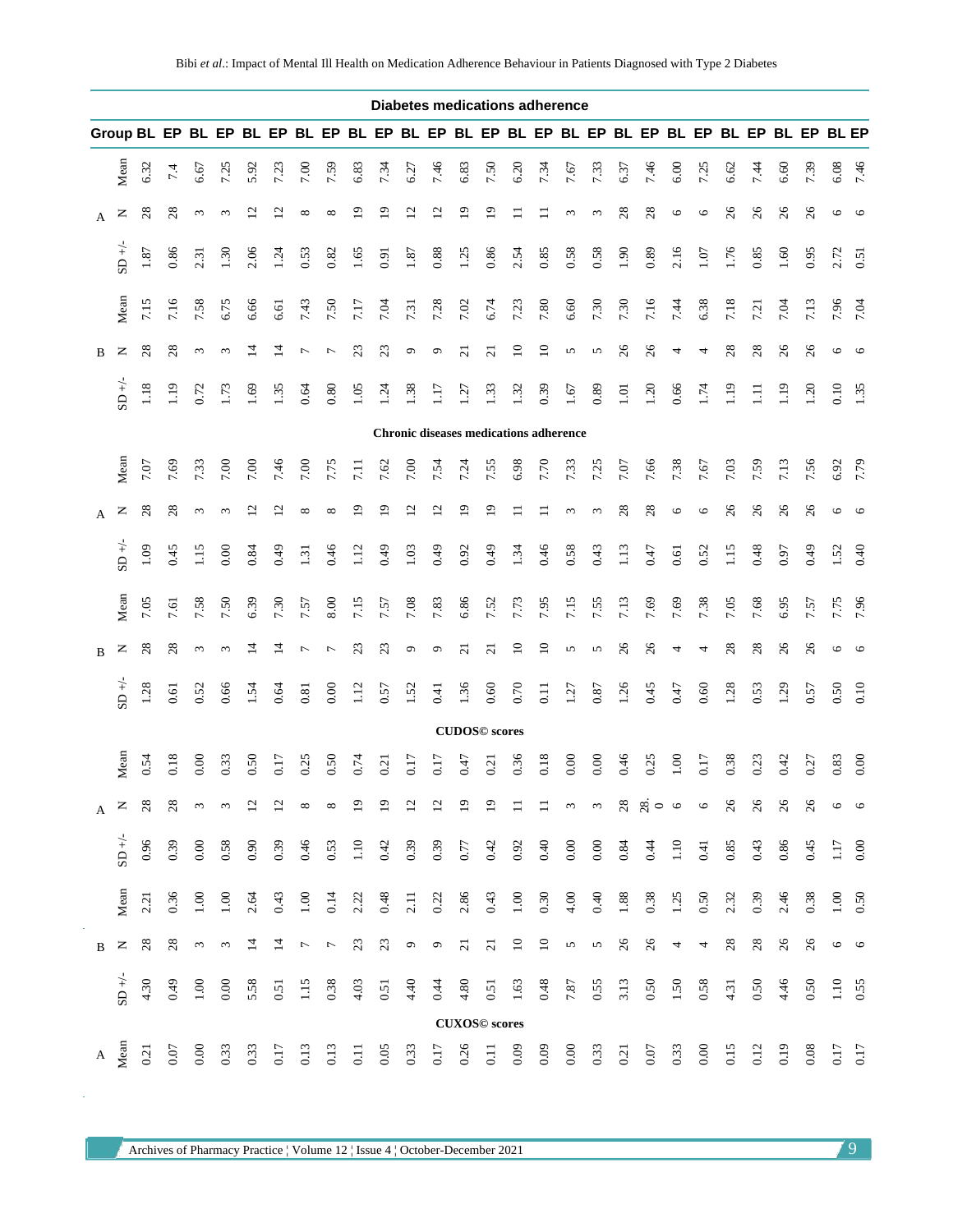|                         | z                           | $_{\rm 8}$ | 28   | $\sim$     |            |                |                             |                |                          |                |      |                   | ≌                   |                | $\Xi$           |                 |              | 3.00   | 3.00               | 28.0           | 28.0           | $\circ$                  | $\circ$ | 26             | $\delta$       | 26              | 26   | 6       | $\circ$ |
|-------------------------|-----------------------------|------------|------|------------|------------|----------------|-----------------------------|----------------|--------------------------|----------------|------|-------------------|---------------------|----------------|-----------------|-----------------|--------------|--------|--------------------|----------------|----------------|--------------------------|---------|----------------|----------------|-----------------|------|---------|---------|
|                         | $\mathsf{SD} + \mathcal{L}$ | $0.63\,$   | 0.26 | 0.00       | 0.58       | 0.89           | 0.39                        | 0.35           | 0.35                     | 0.32           | 0.23 | 0.89              | 0.39                | 0.73           | 0.32            | 0.30            | 0.30         | 0.00   | 0.58               | 0.63           | 0.26           | 0.52                     | 0.00    | 0.61           | 0.33           | 0.63            | 0.27 | 0.41    | 0.41    |
|                         | Mean                        | 1.39       | 0.18 | 4.33       | 0.00       | 1.57           | 0.14                        | 0.71           | 0.00                     | 1.43           | 0.17 | 2.22              | $0.11$              | 1.71           | 0.19            | 1.70            | 0.10         | 2.60   | 0.40               | 1.54           | 0.12           | 3.50                     | 0.25    | 1.39           | 0.14           | 1.50            | 0.15 | 2.33    | 0.17    |
| $\mathbf B$             | z                           | 28         | 28   | 3          | $\epsilon$ | $\vec{a}$      | $\overline{1}$              | $\overline{ }$ | $\overline{ }$           | 23             | 23   | $\mathsf{\sigma}$ | $\mathfrak{S}$      | $\overline{c}$ | $\overline{21}$ | $\overline{10}$ | $10$         | 5.00   | 5.00               | 26.0           | 26.0           | 4                        | 4       | 28             | 28             | 26              | 26   | 6       | $\circ$ |
|                         | $+/-$                       | 3.40       | 0.39 | 7.51       | 0.00       | 4.24           | 0.36                        | 0.95           | 0.00                     | 3.19           | 0.39 | 5.26              | 0.33                | 3.87           | 0.40            | 4.03            | 0.32         | 5.81   | 0.55               | 3.50           | 0.33           | 6.35                     | 0.50    | 3.40           | 0.36           | 3.51            | 0.37 | 5.24    | 0.41    |
| <b>Wellbeing scores</b> |                             |            |      |            |            |                |                             |                |                          |                |      |                   |                     |                |                 |                 |              |        |                    |                |                |                          |         |                |                |                 |      |         |         |
|                         | Mean                        | 4.21       | 4.71 | 4.00       | 4.33       | 3.92           | 4.50                        | 4.25           | 4.75                     | 4.16           | 4.68 | 4.08              | 4.58                | 4.16           | 4.63            | 4.18            | 4.64         | 2.67   | 4.67               | 4.29           | 4.64           | 4.33                     | 4.83    | 4.12           | 4.62           | 4.15            | 4.65 | 4.17    | 4.67    |
| A                       | z                           | $^{28}$    | 28   | 3          | 3          | 5              | $\overline{c}$              | ${}^{\circ}$   | $\infty$                 | ⊵              | ₫    | ₫                 | $\overline{c}$      | $\mathbf{D}$   | $\overline{0}$  | $\equiv$        | $\equiv$     | 3.00   | 3.00               | 28.0           | 28.0           | $\circ$                  | $\circ$ | $\frac{26}{5}$ | $\mathcal{Z}6$ | 26              | 26   | $\circ$ | $\circ$ |
|                         | $SD +/-$                    | 0.92       | 0.46 | 1.00       | 1.15       | 0.90           | 0.67                        | 0.89           | 0.46                     | 0.96           | 0.58 | 0.90              | 0.51                | 0.96           | 0.50            | 0.87            | 0.67         | 0.58   | 0.58               | $\!0.81$       | 0.56           | $1.03$                   | 0.41    | 0.91           | 0.57           | 0.92            | 0.56 | 0.98    | 0.52    |
|                         | Mean                        | 3.96       | 4.36 | 3.67       | 5.00       | 3.93           | 4.36                        | 3.86           | 4.71                     | 3.91           | 4.39 | 4.00              | 4.44                | 4.00           | 4.43            | 3.80            | 4.40         | 3.80   | 4.20               | 4.00           | 4.42           | 4.50                     | 4.50    | 3.86           | 4.39           | 3.88            | 4.42 | 4.17    | 4.33    |
| $\mathbf B$             | z                           | 28         | 28   | $\epsilon$ | $\epsilon$ | $\overline{4}$ | $\overline{4}$              | 7              | $\overline{ }$           | 23             | 23   | $\sigma$          | $\sigma$            | $\overline{c}$ | $\overline{c}$  | $\overline{10}$ | $\mathbf{C}$ | 5.00   | 5.00               | 26.0           | 26.0           | 4                        | 4       | 28             | 28             | $\infty$        | 26   | O       | $\circ$ |
|                         | $SD +/-$                    | 0.74       | 0.62 | 1.15       | 0.00       | 0.73           | 0.63                        | 0.69           | 0.49                     | 0.79           | 0.58 | 0.71              | 0.73                | 0.84           | $0.60\,$        | 0.63            | 0.70         | 0.84   | 0.45               | 0.75           | 0.64           | 1.00                     | 1.00    | 0.71           | 0.57           | 0.77            | 0.58 | 0.75    | 0.82    |
|                         |                             |            |      |            |            |                |                             |                |                          |                |      |                   |                     |                | HbA1c           |                 |              |        |                    |                |                |                          |         |                |                |                 |      |         |         |
|                         | Mean                        | 8.45       | 8.03 | 7.53       | 8.10       | 8.26           | 8.03                        | 8.76           | 8.35                     | 8.16           | 7.76 | 8.63              | 8.43                | 8.14           | 7.81            | 8.83            | 8.52         | 8.00   | 7.83               | 8.17           | 7.84           | 8.48                     | 8.37    | 8.26           | 7.89           | 8.45            | 8.14 | 7.68    | 7.27    |
| A                       | z                           | 28         | 28   | $\epsilon$ | 3          | ų              | $\mathcal{L}_{\mathcal{L}}$ | ${}^{\circ}$   | ${}^{\circ}$             | Ō              | ە    | 7                 | $\overline{\omega}$ | ٩              | 2               |                 |              | $\sim$ | $\epsilon$         | $^{28}$        | 28             | $\circ$                  | $\circ$ | 26             | 26             | 26              | 26   | $\circ$ | $\circ$ |
|                         | $SD +/-$                    | 2.02       | 1.92 | 1.06       | 1.68       | 1.96           | 1.67                        | 2.71           | 2.97                     | 1.95           | 1.75 | 2.05              | 2.09                | 1.73           | 1.51            | 2.37            | 2.44         | 0.87   | 1.26               | 1.86           | 1.78           | 2.56                     | 2.00    | 1.84           | 1.87           | 2.12            | 2.00 | 0.69    | 1.00    |
|                         | Mean                        | 7.50       | 7.34 | 9.83       | 9.10       | 7.68           | 7.93                        | 7.54           | 7.13                     | 7.70           | 7.49 | 7.67              | 7.44                | 7.56           | 7.71            | 8.08            | 7.08         | 8.06   | 6.86               | 7.57           | 7.41           | 9.00                     | 8.73    | 7.50           | 7.30           | 7.47            | 7.57 | 8.63    | 7.01    |
| B                       | z                           | $^{28}$    | 28   | $\epsilon$ | $\omega$   | $\overline{4}$ | $\overline{4}$              | $\overline{ }$ | $\overline{\phantom{a}}$ | $\mathfrak{L}$ | 23   | $\circ$           | $\sigma$            | $\overline{c}$ | $\overline{c}$  | $\overline{10}$ | $\Xi$        | $\sim$ | $\mathbf{\hat{c}}$ | $\mathcal{Z}6$ | $\mathcal{Z}6$ | $\overline{\mathcal{A}}$ | 4       | 28             | $28$           | $\overline{26}$ | 26   | O       | $\circ$ |
|                         | $SD +/$                     | 1.03       | 1.30 | 2.24       | 2.70       | 1.34           | 2.03                        | 0.79           | 0.83                     | 1.40           | 1.48 | 1.20              | 1.62                | 0.90           | 1.74            | 1.98            | 0.74         | 2.47   | 0.63               | 1.06           | 1.32           | 2.35                     | 1.90    | 1.06           | 1.38           | 0.94            | 1.64 | 2.29    | 0.48    |

## *Regression Analysis*

The medication adherence scores were split into intentional and unintentional, which distinguished participants' behavior toward their diabetes medications adherence **(Figures 2a and 2b)**. There was no significant difference seen between the groups, however, a potentially important pattern of improvement was observed for group A whereas group B was seen to fall. This demonstrates the value of an additional,

midterm encounter impacting patients' intentional behavior toward their medication adherence.

Chronic disease medications intentional adherence scores showed a greater improvement in group B participants when compared to group A. However, these results show that an extra encounter did not prove to be beneficial with the chronic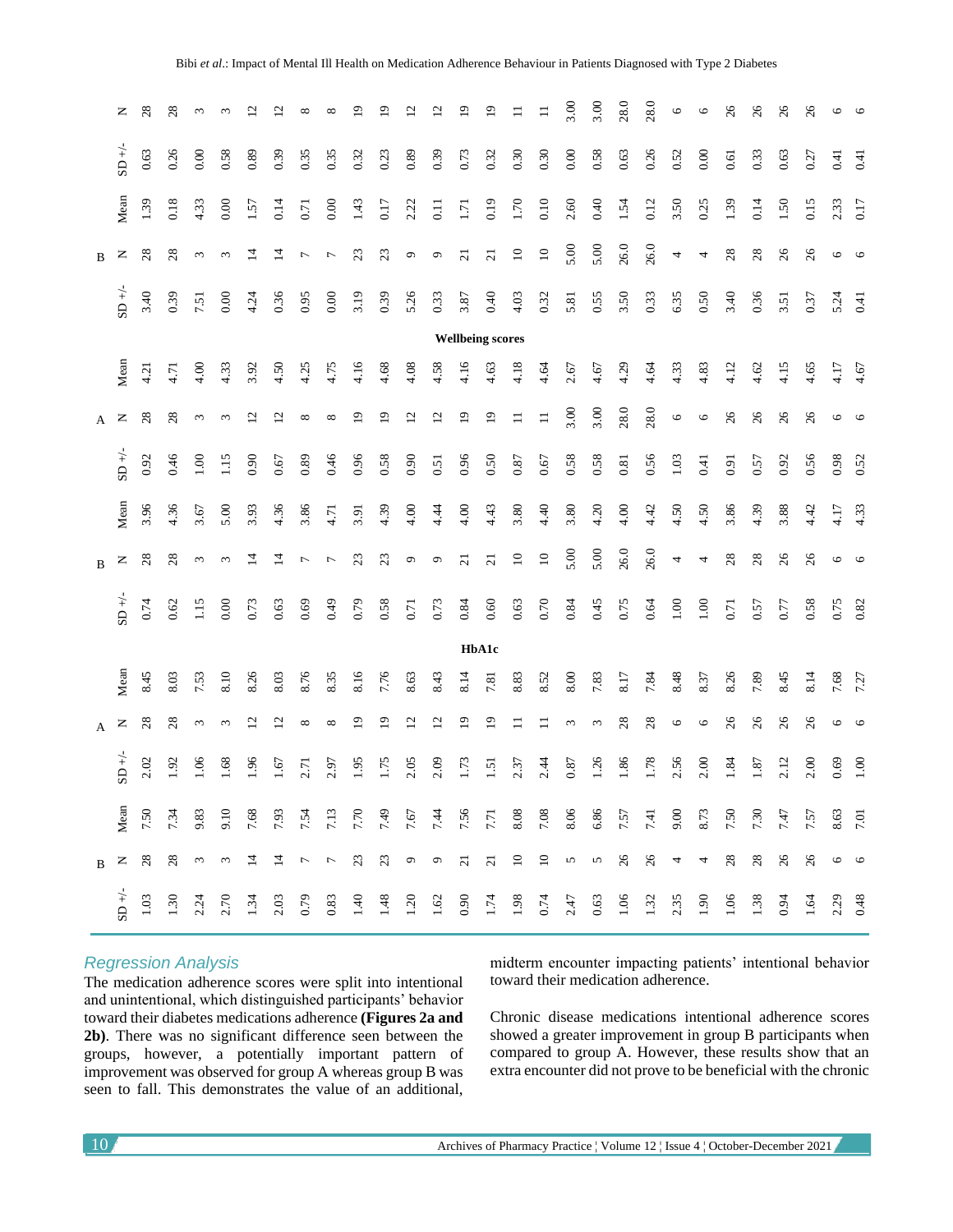disease medication as both groups reached the same point of improvement **(Figure 2c and 2d)**.

Improvement in CUDOS© and CUXOS© scores was greater when patients were reviewed over a longer period (6-months) compared to those seen every 3-months **(Figure 2e and 2f)**.

Wellbeing scores were self-reported, there was no statistical difference between the groups however group A displayed better wellbeing scores when compared to group B. This showed the importance of having frequent encounters (3-



a) Diabetes medication intentional adherence scores b) Diabetes medications unintentional adherence scores





monthly) and the sense of being reassured by healthcare professionals **(Figure 2g)**.

The difference between baseline and endpoint for HbA1c shows no statistical difference, therefore, indicating no need for a further encounter **(Figure 2h)**.

For BP, both systolic and diastolic had raised in both groups but remained within range, with group A being slightly lower than group B. The results show a statistical difference between time points but no difference between the groups **(Figure 2i and 2j)**.







c) Chronic disease medication intentional adherence score d) Chronic disease medications unintentional adherence

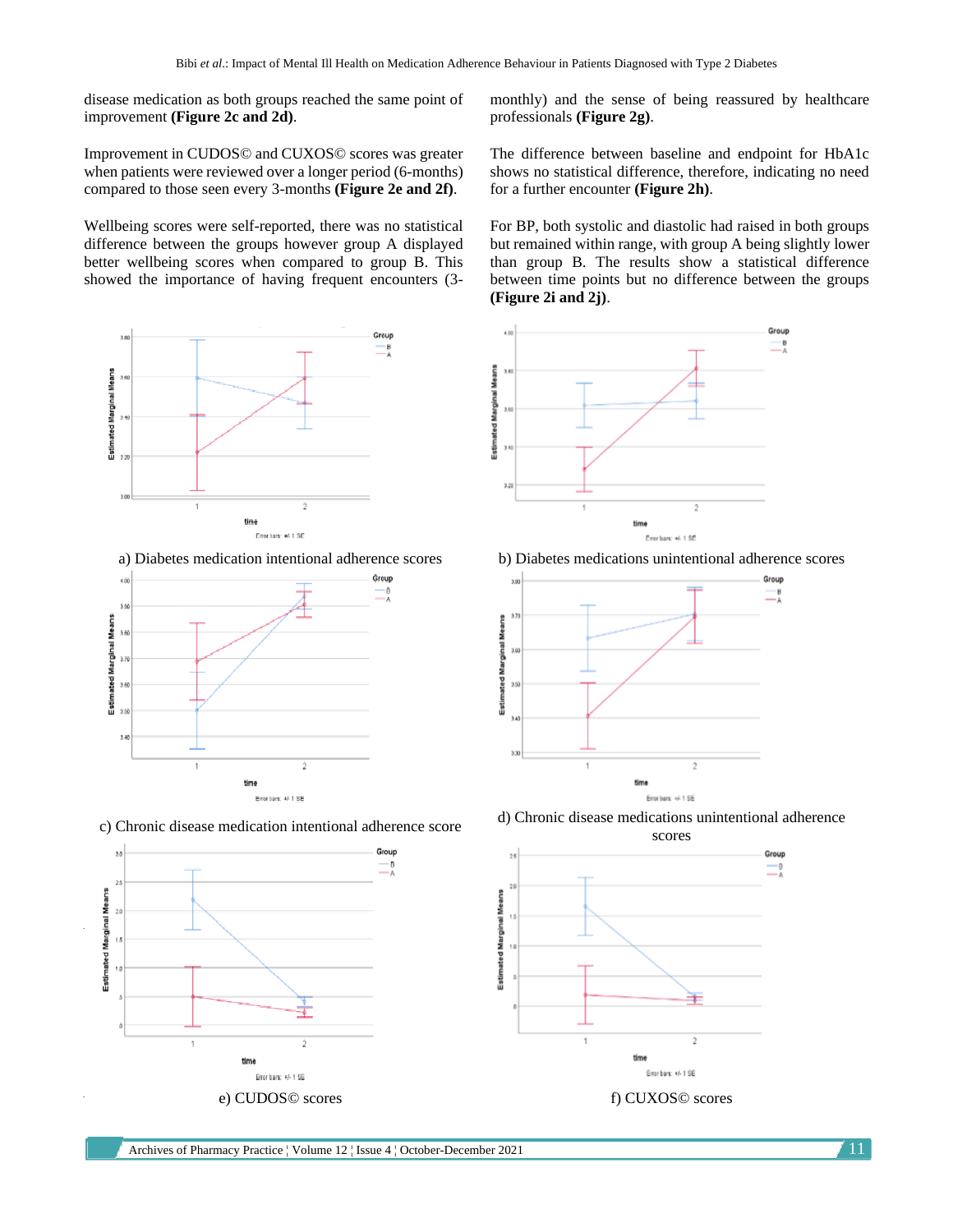

**Figure 2.** Regression analysis by groups

## *Thematic Analysis*

Using Braun *et al*. [16], the qualitative data were analyzed using a thematic approach. There were 12 identified themes. **(Table 3)**. Those themes were used to develop the two proposed models for primary care **(Figure 3)**.

| Table 3. Themes identified from the 64 cases at the end-point |                                                                                                                                                                                                               |                                       |                                  |  |  |  |  |  |  |  |  |
|---------------------------------------------------------------|---------------------------------------------------------------------------------------------------------------------------------------------------------------------------------------------------------------|---------------------------------------|----------------------------------|--|--|--|--|--|--|--|--|
| <b>Domain</b>                                                 | <b>Themes</b>                                                                                                                                                                                                 | <b>Baseline results</b><br>from Cases | <b>Endpoint</b><br>results Cases |  |  |  |  |  |  |  |  |
|                                                               | Awareness of condition prognosis.                                                                                                                                                                             | 31                                    | 51                               |  |  |  |  |  |  |  |  |
|                                                               | Awareness of how medications work.                                                                                                                                                                            | 15                                    | 58                               |  |  |  |  |  |  |  |  |
| Knowledge                                                     | Awareness of the impact of lifestyle.                                                                                                                                                                         | 8                                     | 51                               |  |  |  |  |  |  |  |  |
|                                                               | Awareness of treatment step-up pathways.                                                                                                                                                                      | 7                                     | 48                               |  |  |  |  |  |  |  |  |
|                                                               | Category 1: High self-care efficacy and favorable disease prognosis (disease markers are within<br>the patient target range, good adherence to medications and lifestyle advice, no mental health<br>issues). | 11                                    | 47                               |  |  |  |  |  |  |  |  |
| Self-care and<br>disease                                      | Category 2: High self-care efficacy and poor disease prognosis (disease markers are out of the<br>patient target range, good adherence to medications and lifestyle advice, no mental health issues).         | 27                                    | 12                               |  |  |  |  |  |  |  |  |
| prognosis                                                     | Category 3: Poor self-care efficacy and favorable disease prognosis (disease markers are within<br>the patient target range, low adherence to medications and lifestyle advice, mental health issues).        | 4                                     | $\theta$                         |  |  |  |  |  |  |  |  |
|                                                               | Category 4: Poor self-care efficacy and poor disease prognosis (disease markers are out of patient<br>target range, low adherence to medications and lifestyle advice, mental health issues).                 | 23                                    | 5                                |  |  |  |  |  |  |  |  |
|                                                               | Ongoing monitoring required - patient at risk of non-adherence to therapy and lifestyle                                                                                                                       | 28                                    | 5                                |  |  |  |  |  |  |  |  |
| Future needs                                                  | Ongoing monitoring required – patient at risk of mental health problems or illnesses                                                                                                                          | 11                                    | $\mathbf{0}$                     |  |  |  |  |  |  |  |  |

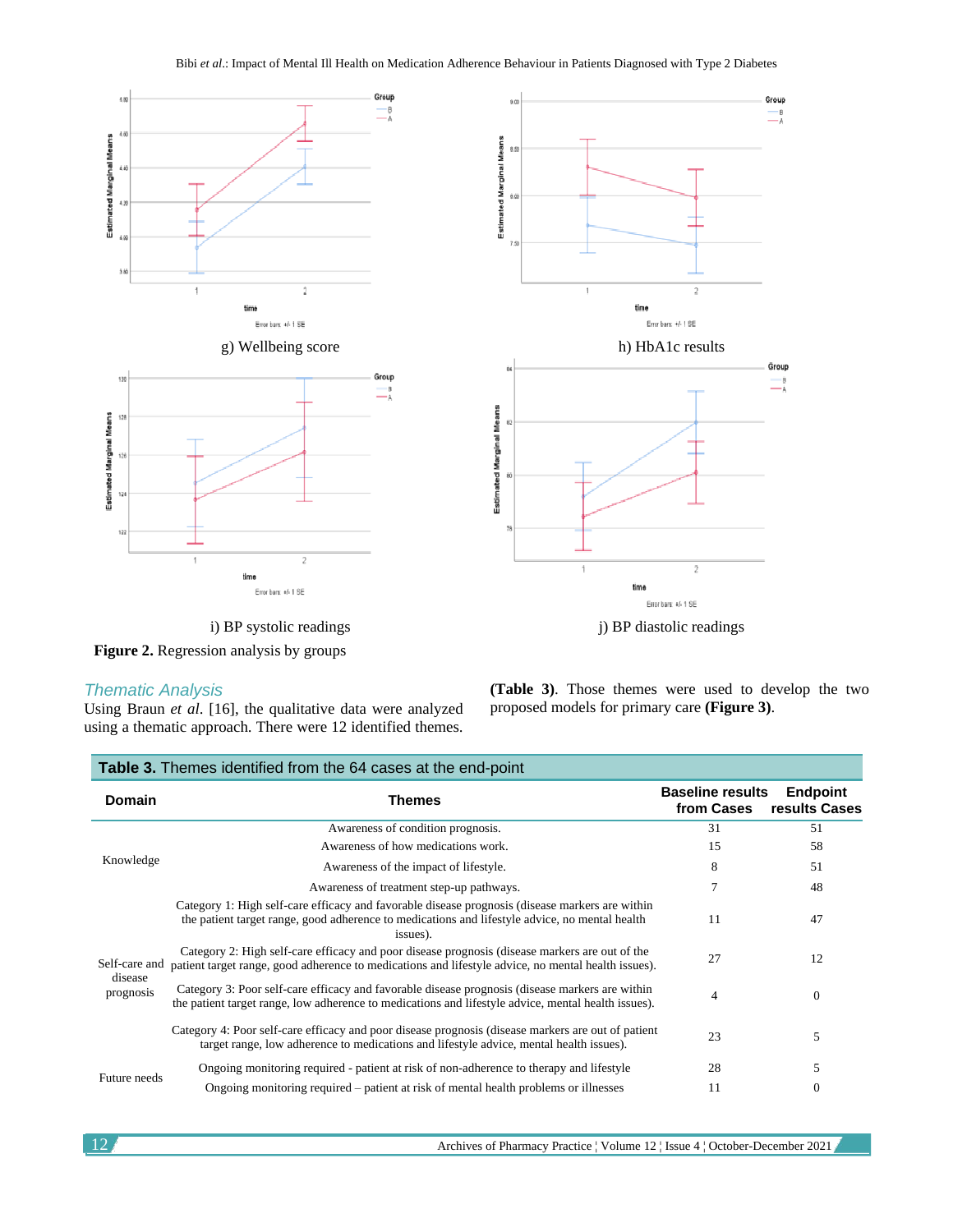|              | Ongoing monitoring required – patients require frequent health checks.   |  |
|--------------|--------------------------------------------------------------------------|--|
| Study impact | Benefit from participating in the study (self-reported wellbeing score). |  |

## *Prediction Model*

Based on the thematic analysis, coupled with case characteristics and grouping, it was possible to identify four possible prediction phenomena. Patients who displayed this phenomenon shared some characteristics as illustrated in **Table 4**.

## **Table 4.** Patients shared characteristics at baseline

| Phenomenon                                  | High self-care efficacy<br>and favorable disease<br>prognosis | <b>High self-care</b><br>efficacy and poor<br>disease prognosis | Poor self-care efficacy<br>and favorable disease<br>prognosis | Poor self-care<br>efficacy and poor<br>disease prognosis |
|---------------------------------------------|---------------------------------------------------------------|-----------------------------------------------------------------|---------------------------------------------------------------|----------------------------------------------------------|
| Age (years)                                 | Median: 53 Mean: 54<br>Mode: 48                               | Median: 56<br>Mean: 55<br>Mode: 66                              | Median: 59<br>Mean: 59<br>Mode: 59                            | Median: 60<br>Mean: 59<br>Mode: 65                       |
| Gender (M/F)                                | $F = 7$<br>$M=4$                                              | $F = 15$<br>$M=11$                                              | $F = 1$<br>$M=3$                                              | $F = 12$<br>$M=11$                                       |
| Intentional medications<br>adherence ranges | Median: 4<br>Mean: 4<br>Mode: 4                               | Median: 3<br>Mean: 3<br>Mode: 4                                 | Median: 4<br>Mean:4<br>Mode: 4                                | Median: 4<br>Mean: 3.75<br>Mode: 4                       |
| Unintentional medication<br>adherence       | Median:4<br>Mean: 4<br>Mode: 4                                | Median:3<br>Mean:3<br>Mode: 3                                   | Median: 4<br>Mean: 3.75<br>Mode: 4                            | Median: 3.75<br>Mean: 3<br>Mode: 4                       |
| Depression                                  | $0\% - 10\%$                                                  | 11%-20%                                                         | $0-10%$                                                       | 11-20%                                                   |
| Anxiety                                     | $0\% - 10\%$                                                  | 11%-20%                                                         | $0\% - 10\%$                                                  | 11%-20%                                                  |
| Wellbeing                                   | Median: 4<br>Mean: 4<br>Mode: 4                               | Median: 4<br>Mean: 4<br>Mode: 4                                 | Median: 4<br>Mean: 4<br>Mode: 4                               | Median:4<br>Mean: 4<br>Mode:4                            |
| Number of conditions                        | $\leq$ 3                                                      | $4 - 5$                                                         | $4 - 5$                                                       | <6                                                       |
| Number of medications                       | $2 - 10$                                                      | $2 - 10$                                                        | $2 - 10$                                                      | $4 - 14$                                                 |
| $HbA1c$ $(\%)$                              | Median: 6.7<br>Mean: 6.8<br>Mode: 6.5                         | Median: 7.6<br>Mean: 7.9<br>Mode: 7.7                           | Median: 7.6<br>Mean: 7.6<br>Mode: 7.1                         | Median:7.7<br><b>Mean: 8.8</b><br>Mode: 7.7              |
| $BP$ (mmHg)                                 | Median: 126/80<br>Mean: 123/85<br>Mode: N/A                   | Median: 126/80<br>Mean: 124/80<br>Mode:128/80                   | Median: 127/85<br>Mean: 128/85<br>Mode: N/A                   | Median: 128/77<br>Mean: 124/77<br>Mode: 137/78           |
| COVID-19 impact                             | Yes                                                           | Yes                                                             | Yes                                                           | Yes                                                      |
| Phenomenon probability                      | Possible                                                      | Possible                                                        | Impossible                                                    | Possible                                                 |

The phenomena are confirmed as possible when shared by 90% or more of the participants' characteristics. Four possible models were identified and were used to develop the research recommendations.

## *Impact on T2DM management in Bangladeshi and Pakistani patients*

**Figure 3a** displays a pictorial illustration for diabetes care for participants from the southeast Asian population of the Muslim faith. Based upon study findings, various adaptations are required t to manage T2DM at an optimum level of glycaemic control. Various religious, and personal views of participants were seen as restricting certain physical activities

which need to be highlighted to the clinician to recognize and develop achievable goals as per the current guidelines NG28 [17]. The study shows the importance of health education in the population group of Southeast Asians. Participants mainly had a background of primary or secondary education, which it was established the difference between the Pakistani and Bangladeshi heritage populations, and the difference in approach required to achieve optimal diabetes control. As seen in the algorithm, the power of a group session would enable a better understanding of dietary intake as well as physical activity sessions. This population showed individuals with a large number of children from multioccupant households. The idea of a group session can allow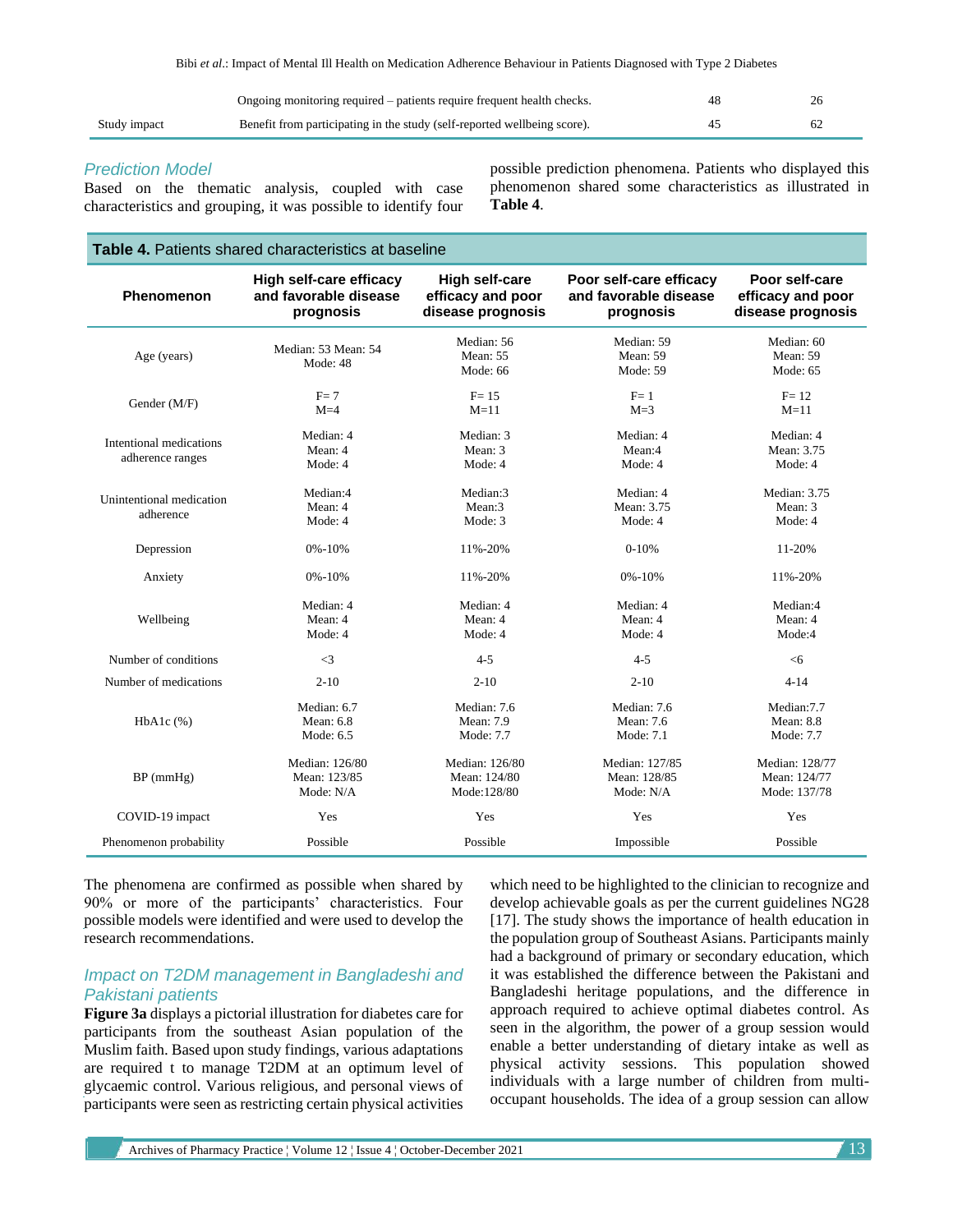household members to come and participate as a group and in essence, take the same message home together. It needs to be highlighted that these group sessions are founded on, and respectful of the participants' cultural and religious background, therefore gender-specific groups, and when appropriate, age-specific groups will be required due to the religious beliefs of individuals. Both ethnic groups' definitions, beliefs, and behaviors towards physical illness, mental illness, and wellbeing are derived from a combination of their own cultures and religion. Accordingly, physical activities, dietary plans, screening for adherence, and mental illness needs to be established in ways that work around those identified issues to make them practical and achievable.

## *Impact of practice improvement for T2DM in primary care*

This study has shown how three monthly reviews do not allow the progression of an impact in glycaemic control or MIH but showed improvement in physical activity, diet, and wellbeing [18]. However, this was only observed for 6 months which is not sufficient to accomplish behavior change. A four-monthly review by independent prescribers (from GP or community-based) is proposed to complement the usual care described in NICE guidelines including diet and physical health advice **(Figure 3b)**.



a) Prototype algorithm for patients diagnosed with T2DM tailored to Muslim Pakistani and Bangladeshi patients

\* Physical activity discussion: -Consider gardening, walking to work or shopping, -Consider activities that can be undertaken at the comfort of an individual's house using alternative gym such as use of house furniture e.g., kitchen benches, food instead of weight etc

\*\*Diet discussion: -Consider that Pakistani and Bangladeshi patients differ culturally and consume different, -Food in different diary, fat and carbohydrate (complex and simple) proportions, -Consider portion control advise during cultural and religion events to compensate for type of consumed food to avoid upsetting culture trends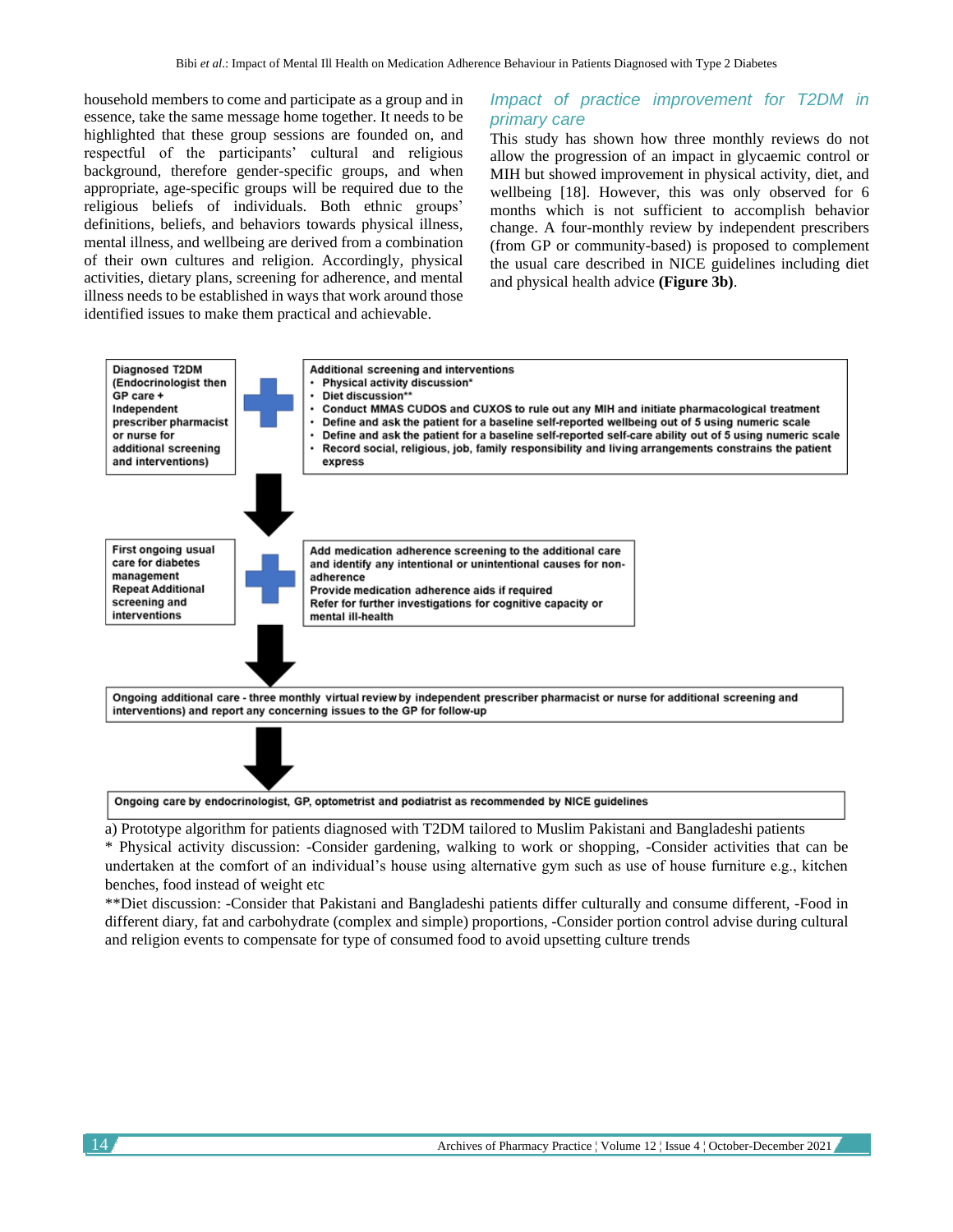

b) Prototype algorithm for patients diagnosed with T2DM

#### **Figure 3.** Prototype algorithms

### *Limitation*

This study had some limitations: Funding was the first hurdle. Numerous applications were rejected as it appeared a project led by a pharmacist was not considered by many funders as clinical research because it was led by an independent prescribing pharmacist, not a doctor or a nurse.

Cultural sensitivity and norms also affected the study results, as all patients recruited were from Bangladeshi or Pakistani origin where essential aspects of the study remain stigmatizing and labeling if they are disclosed; aspects such as MIH, smoking, and alcohol consumption. Additionally, there were cultural appropriateness issues where participants feel societal obligations to participate in, or avoid, which are determinant for poor diabetes control such as food as the center of social gathering and celebrations, and gender restriction or obligations, such as the type of physical activity undertaken and large household responsibilities for females. This may have led to participants not being willing to disclose those aspects or respond to the questions, based upon their personal, cultural and religious beliefs.

Site selection impact was also experienced. The area where the site is located in Birmingham is mostly populated by people of Southeast Asian origin.

## **CONCLUSION**

The assessment of T2DM, depression, and anxiety was seen to be important to review in all encounters, however, the

study has shown that a longer (6-months) interval between reviews was more beneficial than 3-months, whereas, with T2DM review, a significant difference was seen when the patient review was every 3-month compared to 6-months. The study demonstrated that current guidelines do not account for ethnicity and religion, or how these two factors can influence glycaemic control. This pilot study demonstrated clear potential for the use of MMAS-8© Widget and CUDOS©/CUXOS© screening. The structure within the NHS in recent years has dramatically changed allowing more pharmacists to be employed in primary care. The tools can be used as part of the structured medication reviews (SMR) to enable the detection of adherence issues.

ACKNOWLEDGMENTS: The use of the MMAS-8 for this study was granted by Dr Donald Morisky. The MMAS-8 Scale, content, name, and trademarks are protected by US copyright and trademark laws. Permission for use of the scale and its coding is required. A license agreement is available from MMAR, LLC., Donald E. Morisky, ScD, ScM, MSPH, donald.morisky@moriskyscale.com. (© 2006 Donald E. Morisky)

# CONFLICT OF INTEREST: None FINANCIAL SUPPORT: None

ETHICS STATEMENT: The Health Research Authority (HRA), the Integrated Research Application System (IRAS) approved the study ethics application on 9/9/2019, reference number 19/NW/0508.